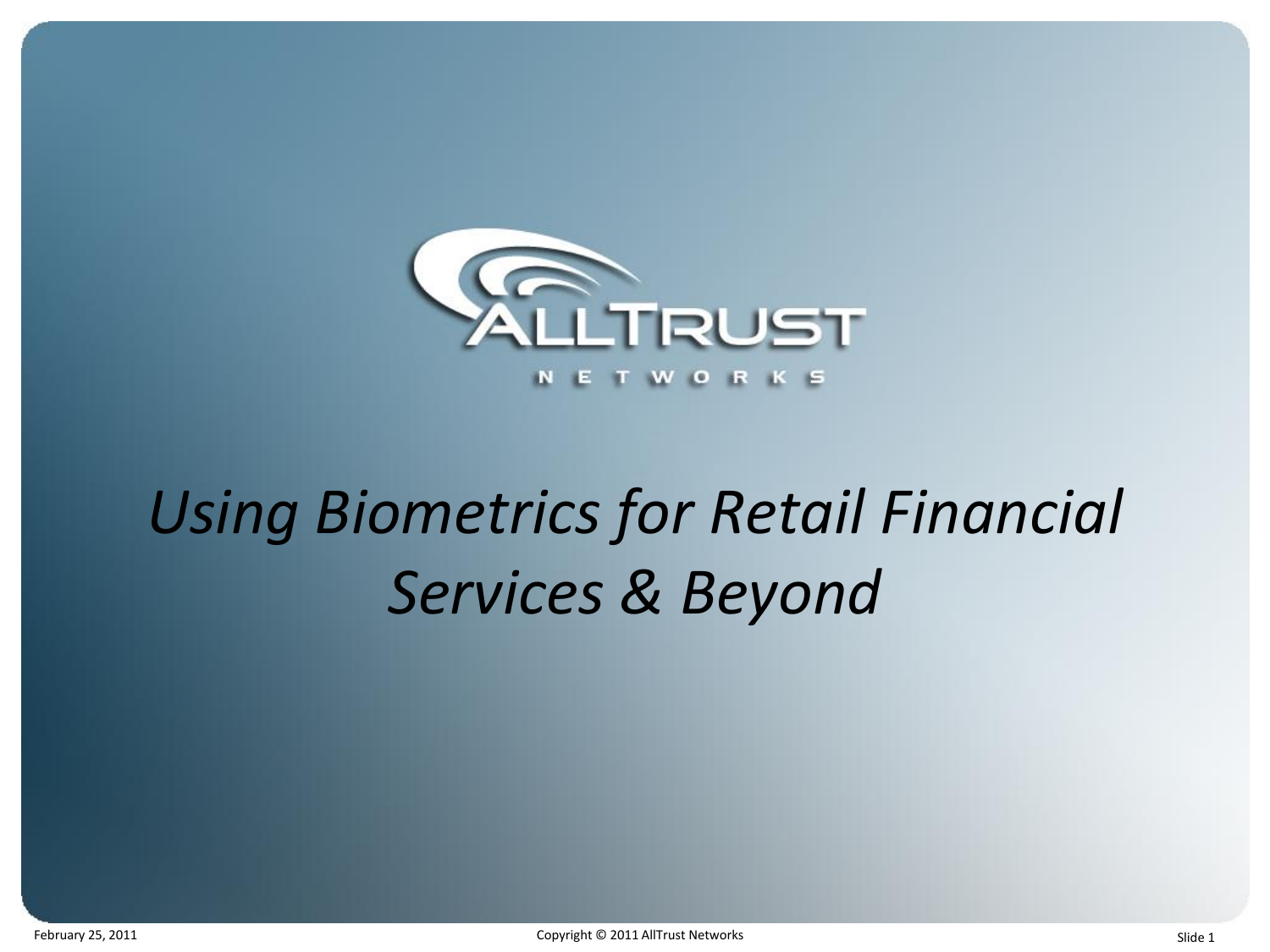### *About AllTrust Networks*



- Private, founded in 1999
- Pioneers in consumer-facing biometrics industry
- Successfully deployed biometrics to thousands of retail stores for identification & check cashing
- 6.5 million consumers enrolled to date

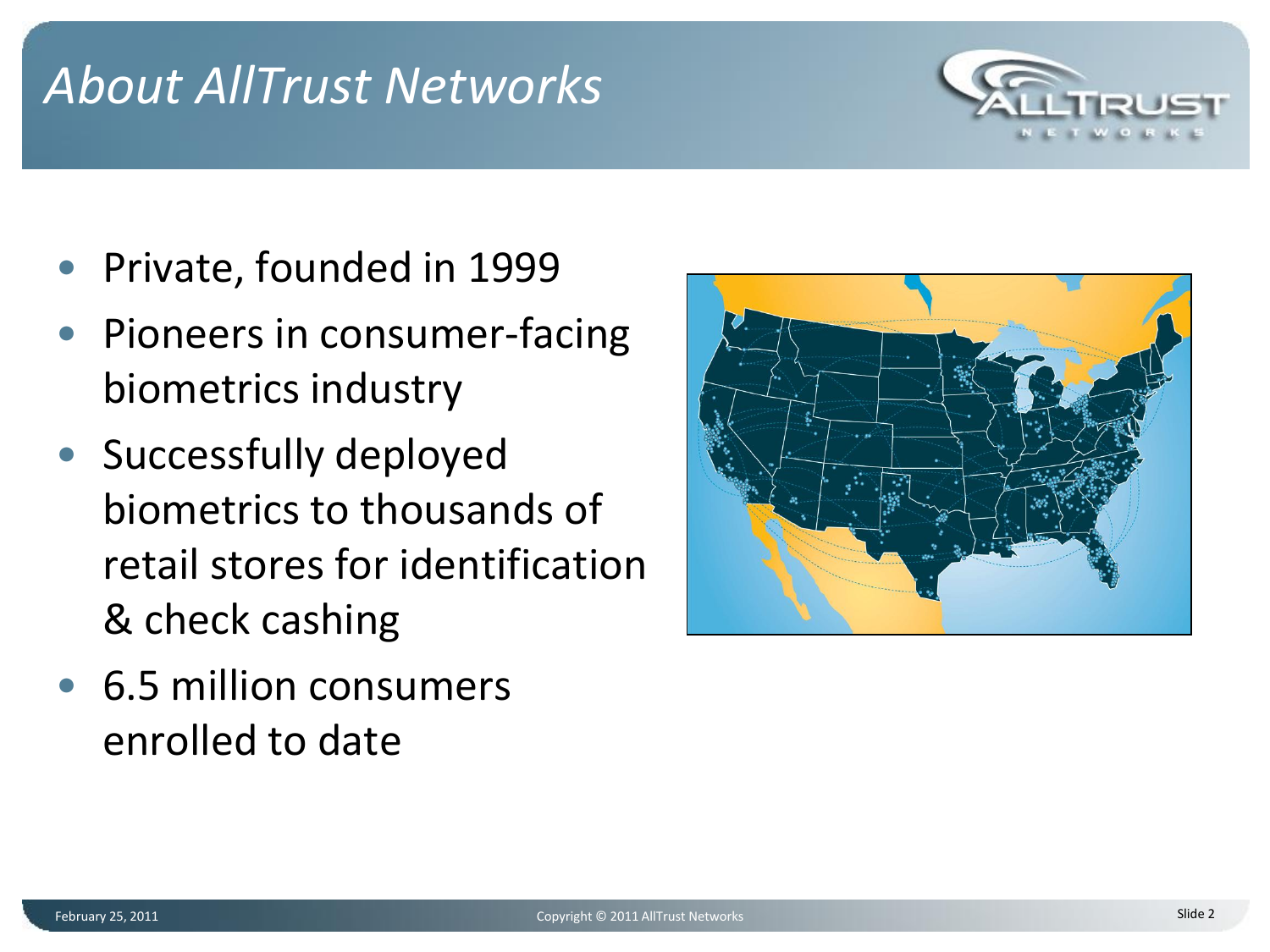### *Intro to AllTrust*





Our PC-based software minimizes the risks of cashing payroll and government checks. Like a credit bureau, we pool information and warn when transactions are risky.



AllTrust manages the largest opt-in commercial biometric database. We run a 'closed' network for good standing customers, and an 'open' network for known fraudsters.



We use high quality optical fingerprint scanners and technology from MorphoTrak. AllTrust has successfully secured PII data since product launch in 2000.



AllTrust's new Cloud platform provides a flexible web interface for biometric ID management and also integrates multiple financial services in addition to check cashing.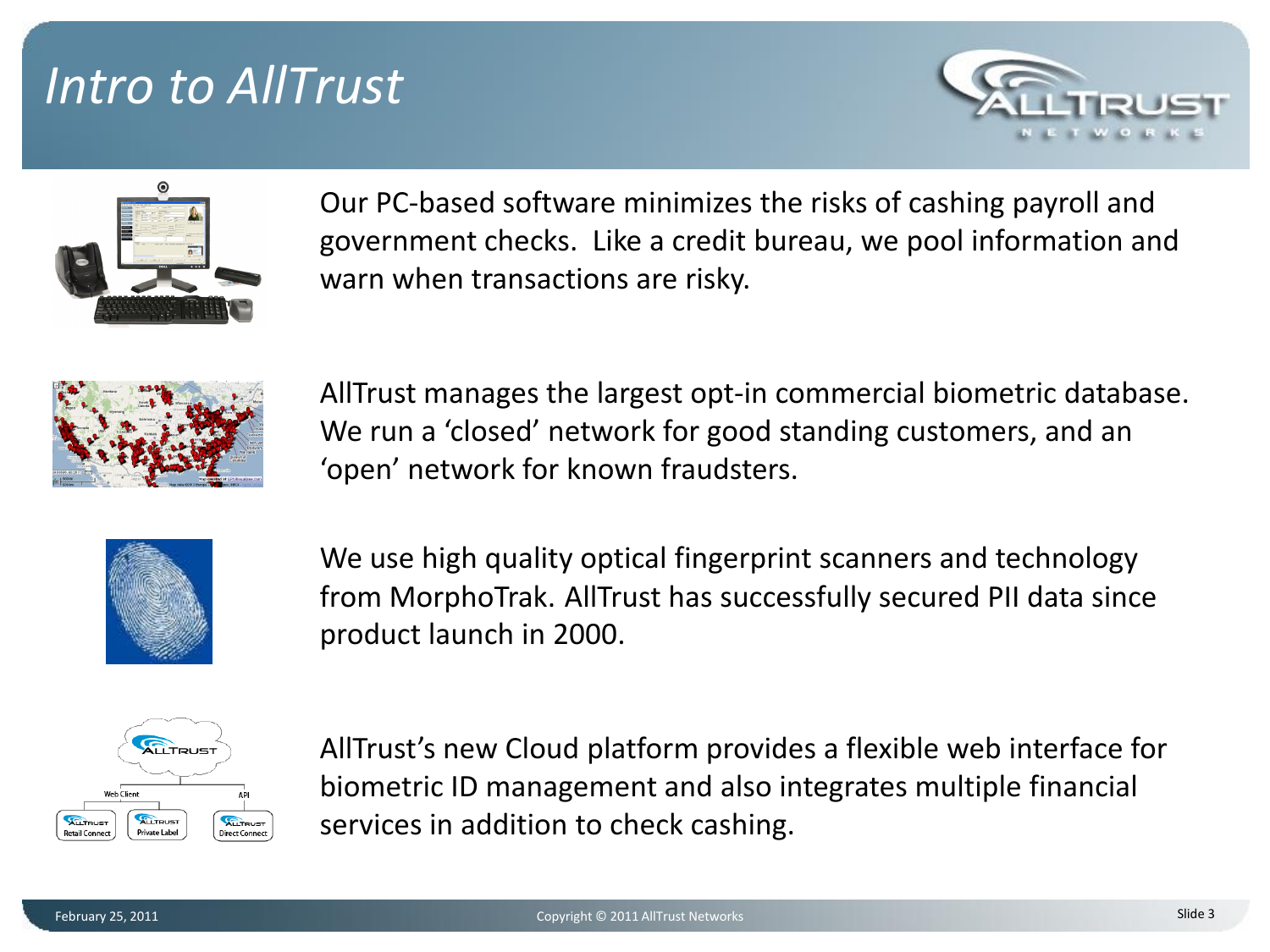## *Alternative Financial Services Market*



**38 million adults are either unbanked or underbanked.\*** These consumers often get paid with a check on Friday evenings. Where do they go?









Won't give immediate cash Limited hours Don't trust banks Negative history with banks May lack US documentation



**Grocery Stores Convenience Stores Immediate Cash** 





Extended hours Clear Fees Accept Alternate IDs Fast & Friendly service

\* 2009 FDIC sponsored study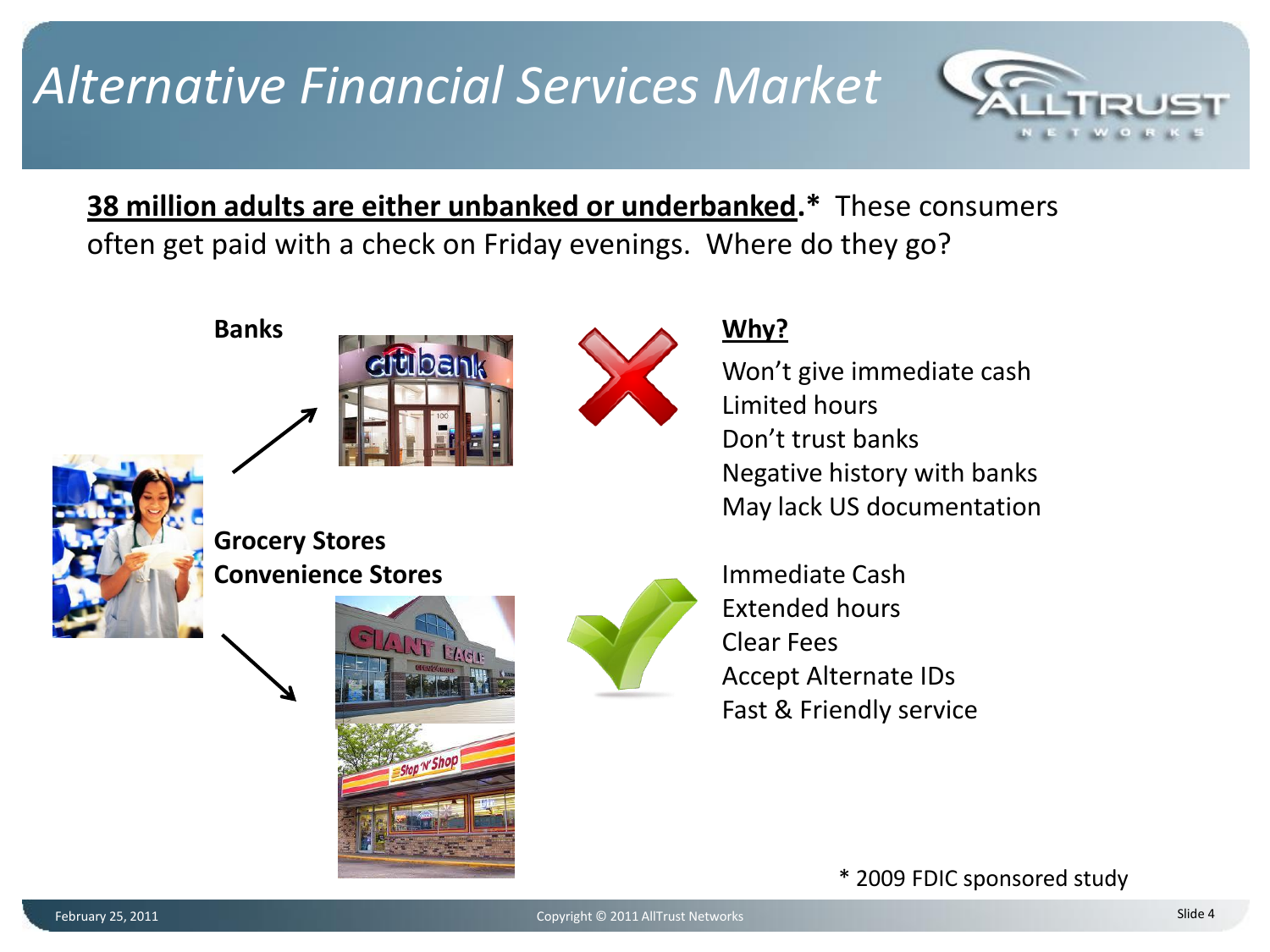

Largest commercial biometric database for retail services

- **2,000+** active retail locations
- **6.5 million** consumer enrollments with PII data
- **80 million** check cashing transactions
- **\$35 billion** in check value processed
- **3.5 million** check makers (issuers)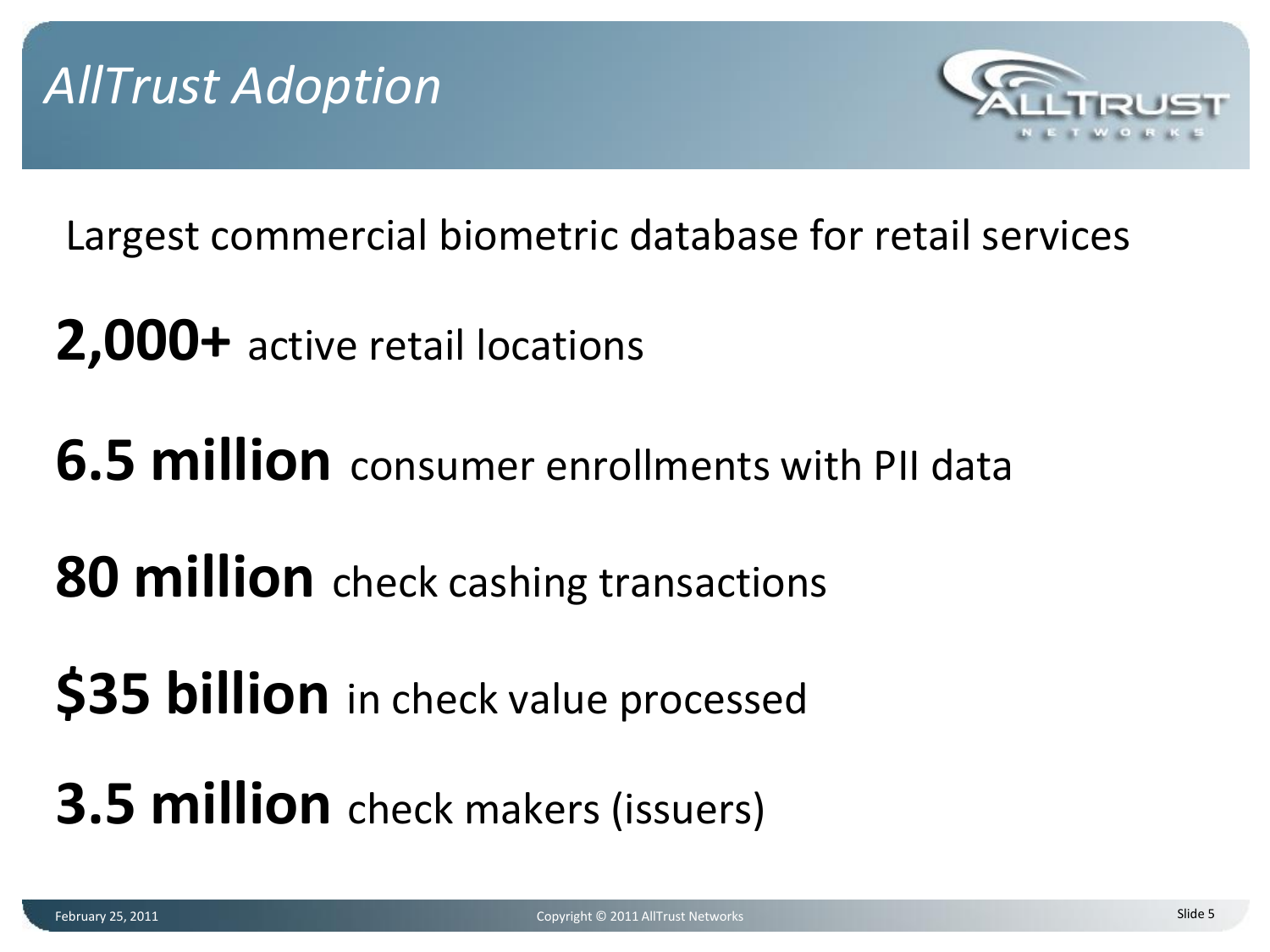## *Enrollment & Securing PII Data*



- Enrollment takes only  $1 2$  minutes
- Enrollment typically captures fingerprints (both index fingers), a picture of the individual, a copy of their driver's license or other ID, DOB, name and address (SSN and phone optional).

| Name:<br>First Name SUZY                                                                                                                                                                        | Last Name SAMPLE<br>MI                                                                                                                                       |                                                                                                                                                                                                                                     |
|-------------------------------------------------------------------------------------------------------------------------------------------------------------------------------------------------|--------------------------------------------------------------------------------------------------------------------------------------------------------------|-------------------------------------------------------------------------------------------------------------------------------------------------------------------------------------------------------------------------------------|
| <b>Identification Numbers:</b><br>123456-123<br>Driver's License or ID #<br>ID Type or<br>WY<br>State of Issuance<br> 09/14/2011<br>Expiration Date<br>Social Security #<br>Phone # / Extension | Personal Information:<br>22 MAIN ST<br>Address 1<br>Address 2<br>11/23/1976<br>City ANYTOWN<br>Birth Date<br>82345<br>Age $34$<br>State WY<br>$\mathsf{Zip}$ | <b>Commercial Driver License</b><br>Expires \$2-02-2000<br>Wyoming A<br>"The Equator St.<br><b>Britain: 10-05-197</b><br>lass Of<br><b>Brewn Ha</b><br>SAWPLE, SELT<br>ISBN PROGRESS ROAD<br><b>T CITY, NY ASSIS</b><br>ID Type: WY |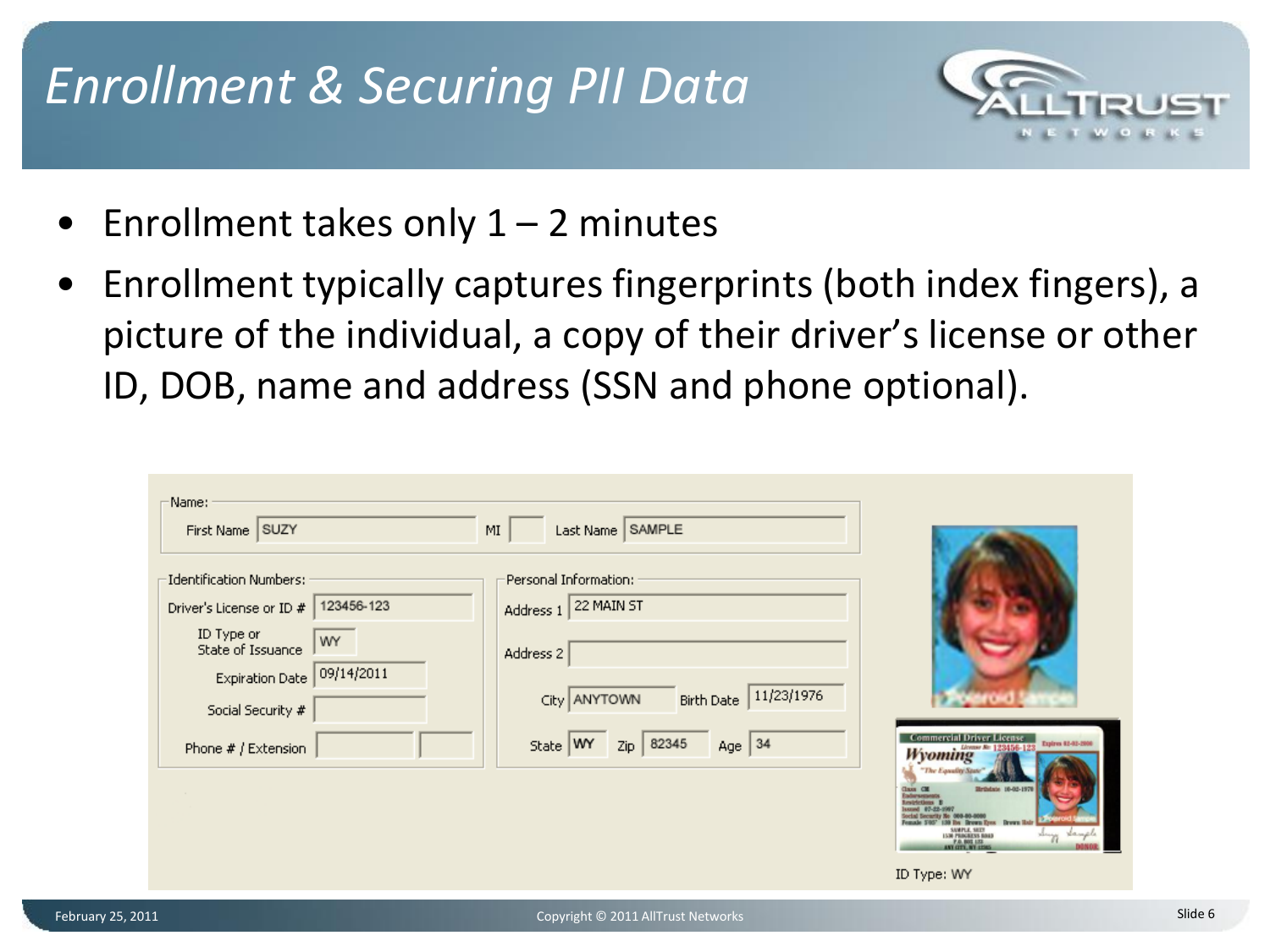# *Identification / Verification Process*

- Centralized database with real-time transaction processing
- Consumer simply places finger on the biometric sensor to identify themselves on return transactions
	- Record is retrieved in seconds
- Negative data is shared globally across the AllTrust network

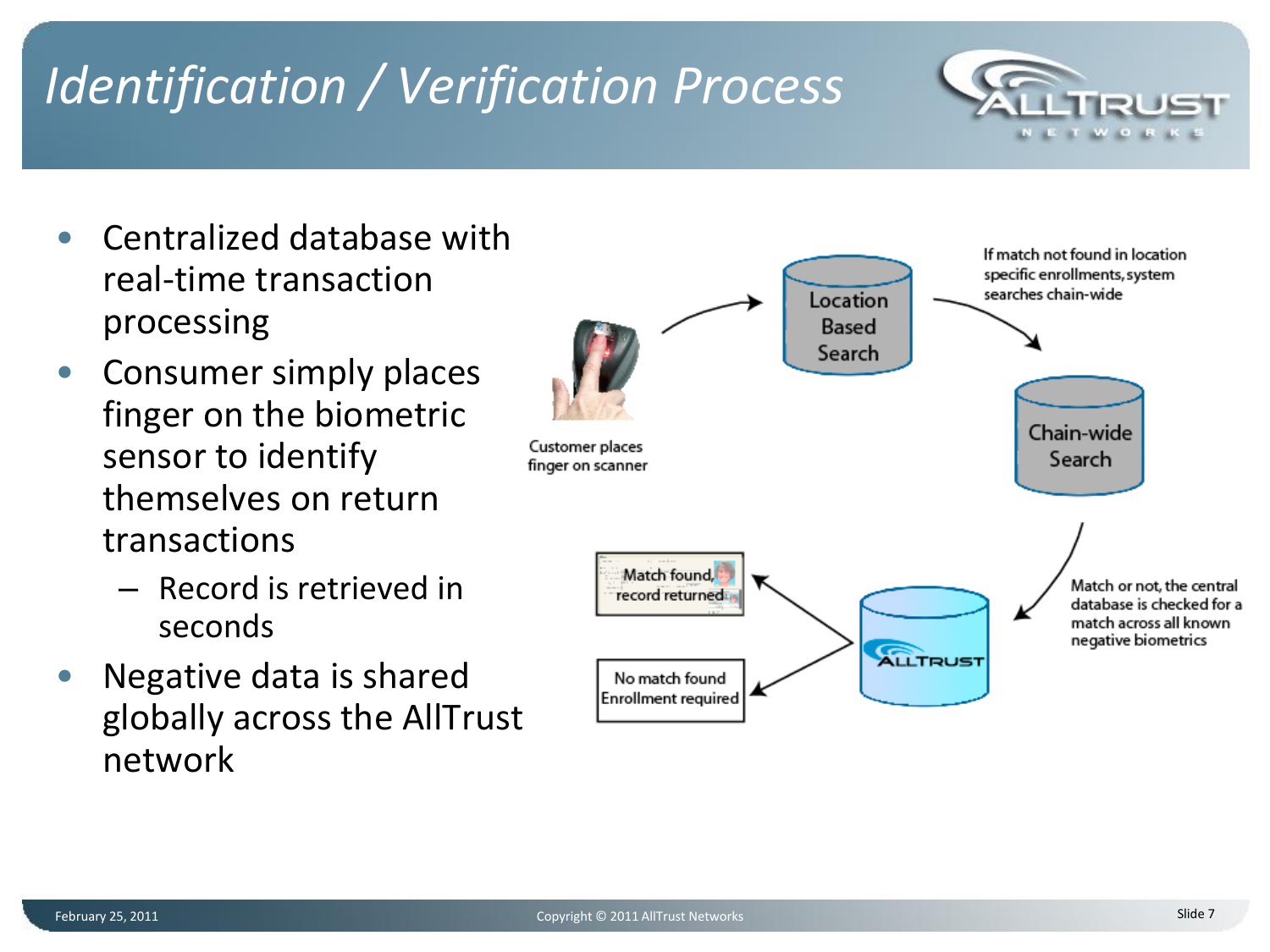## *Mitigating Fraud*



- Check fraud is a continuing problem for businesses today
	- 2009 ABA *Deposit Account Fraud Survey*:
		- Industry check-related losses amounted to ~\$1.024 B in 2008
		- 80% of banks reported having check fraud losses
	- Information Security's Dec 2010 *Faces of Fraud Survey:*
		- Check fraud is one of the top three fraud forms plaguing banking institutions
- AllTrust minimizes fraud using a variety of tools
	- The biometric device discourages potential fraudsters and eliminates repeat offenders from using the system
	- The AllTrust network pools data and alerts retailers of risky transactions

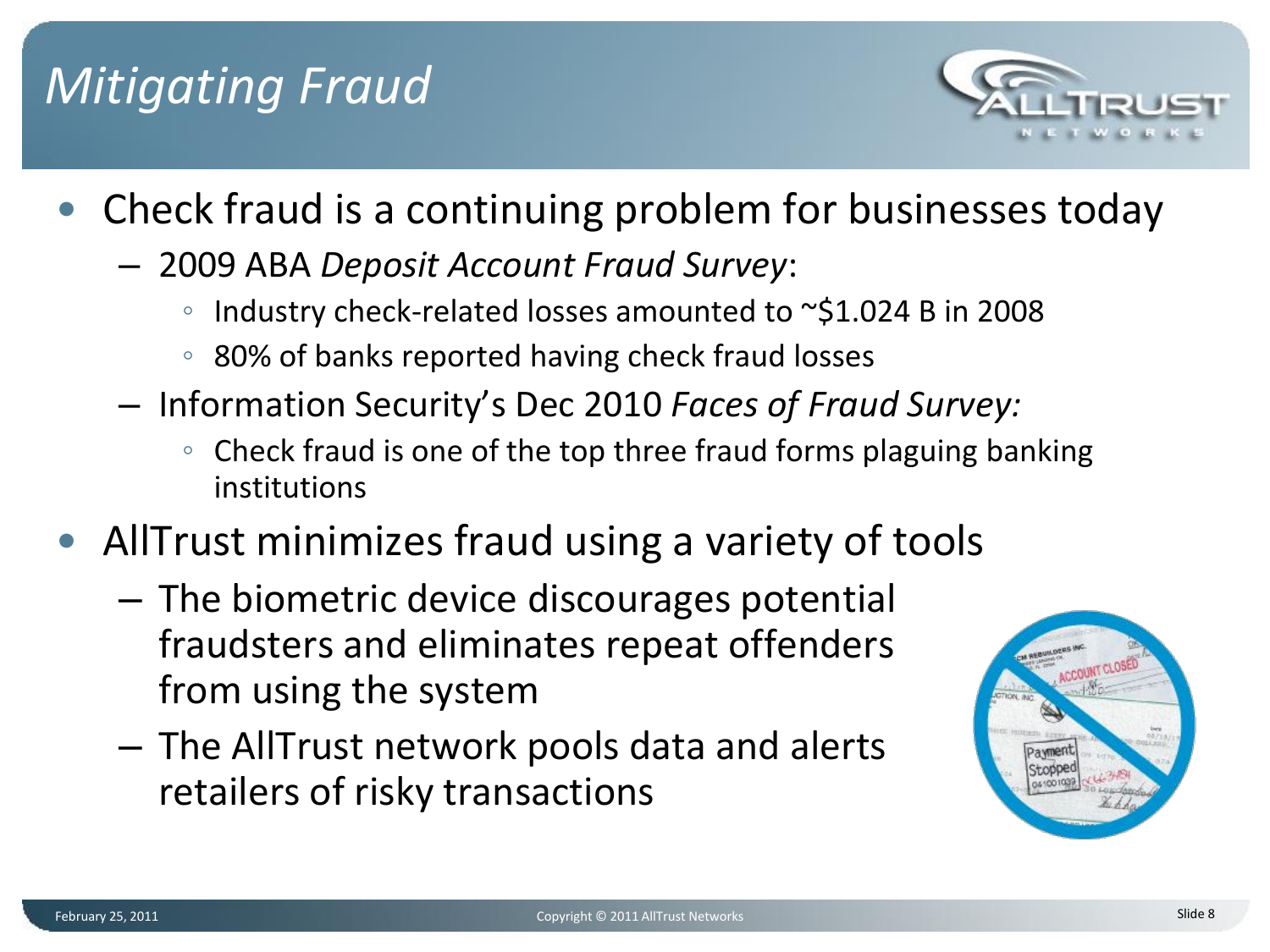# *Benefits for our Customers*



### • Improved Financial Performance

- Cash more checks
- Reduces write-offs

### • Improved Customer Satisfaction

- Faster Transactions
- Reduces language barrier
- Increased Security / No need to show ID or provide SSN
- Reduced Management Oversight
- Decreased Check Fraud Losses
	- Systematic rules mean fewer returned checks
	- Stops repeat offenders
- Biometric Benefit
	- Positive ID, ensures you know for whom you're performing a transaction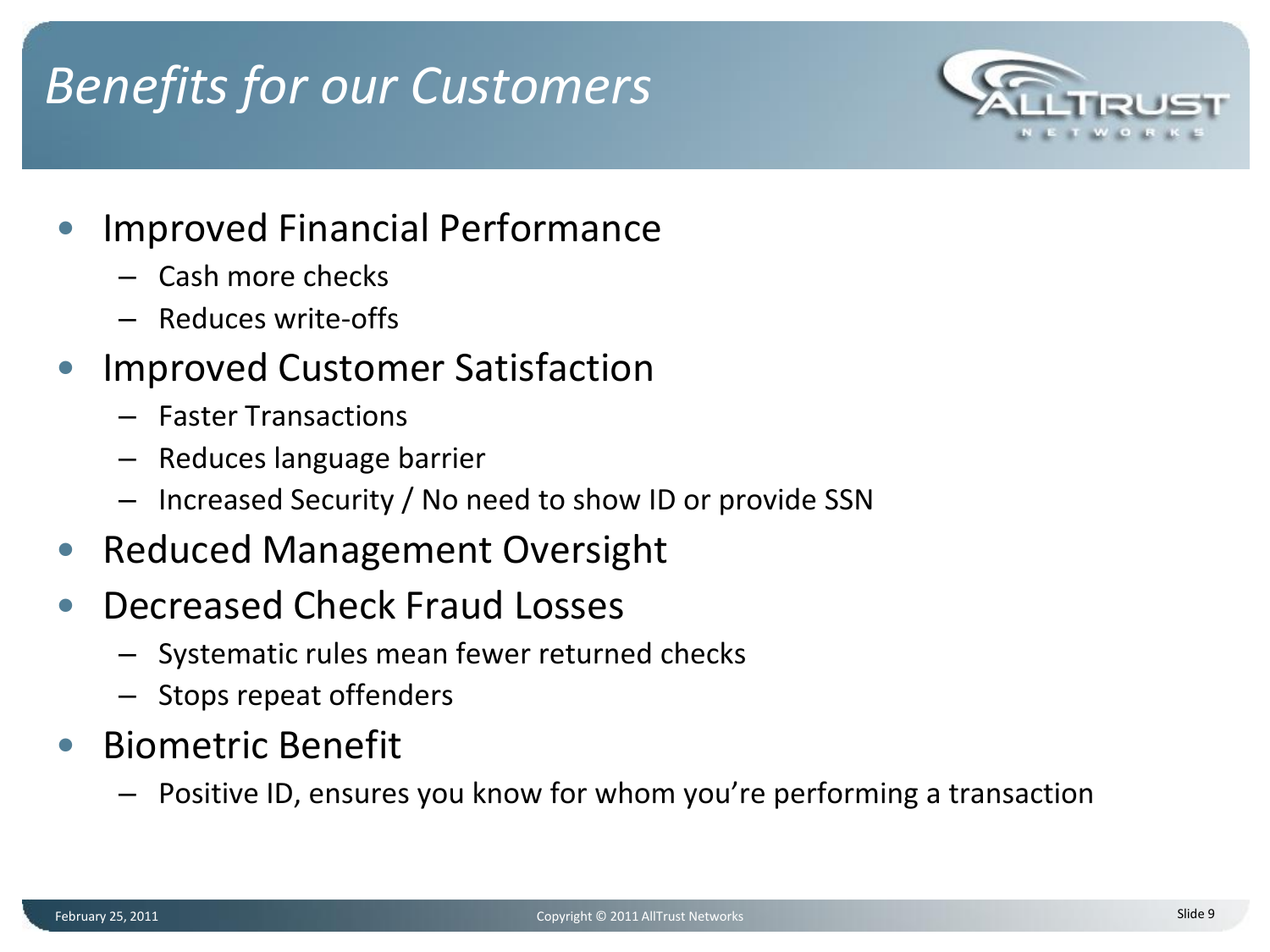prepaid cards, etc. – Biometric ID will be leveraged for better customer service, BSA/AML Compliance and risk management

• Open platform means that service is easy for partners to integrate and available on demand

• A suite of alternative financial services that can be customized

– Check cashing, money transfer, bill payment, telecom services,

- 
- 
- Perform risk analysis
- Biometric identification via the AllTrust Cloud
	- Identify or Verify individuals
	- Leverage biometric ID for any application
		-

for partners and retailers

– Flexible and secure enrollment





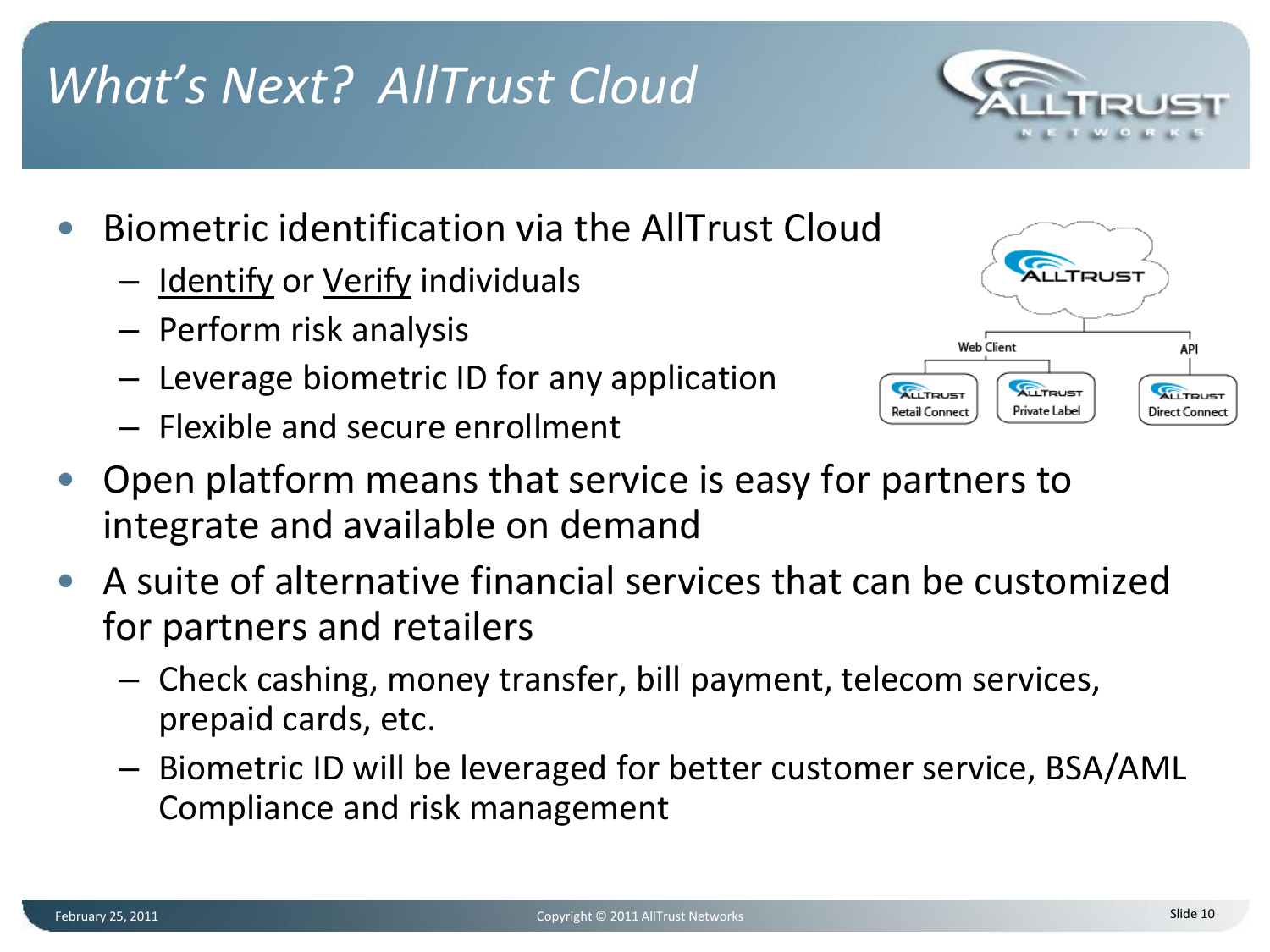



- AllTrust has demonstrated consumer and retailer acceptance of deploying biometrics for retail-based financial services
- Manages the largest commercial opt-in biometric database for retail financial services (6.5 million people)
- New open platform leverages identification and verification capabilities for any application using biometrics
- Looking for new opportunities & partners:
	- Government applications
	- Banking
	- Other